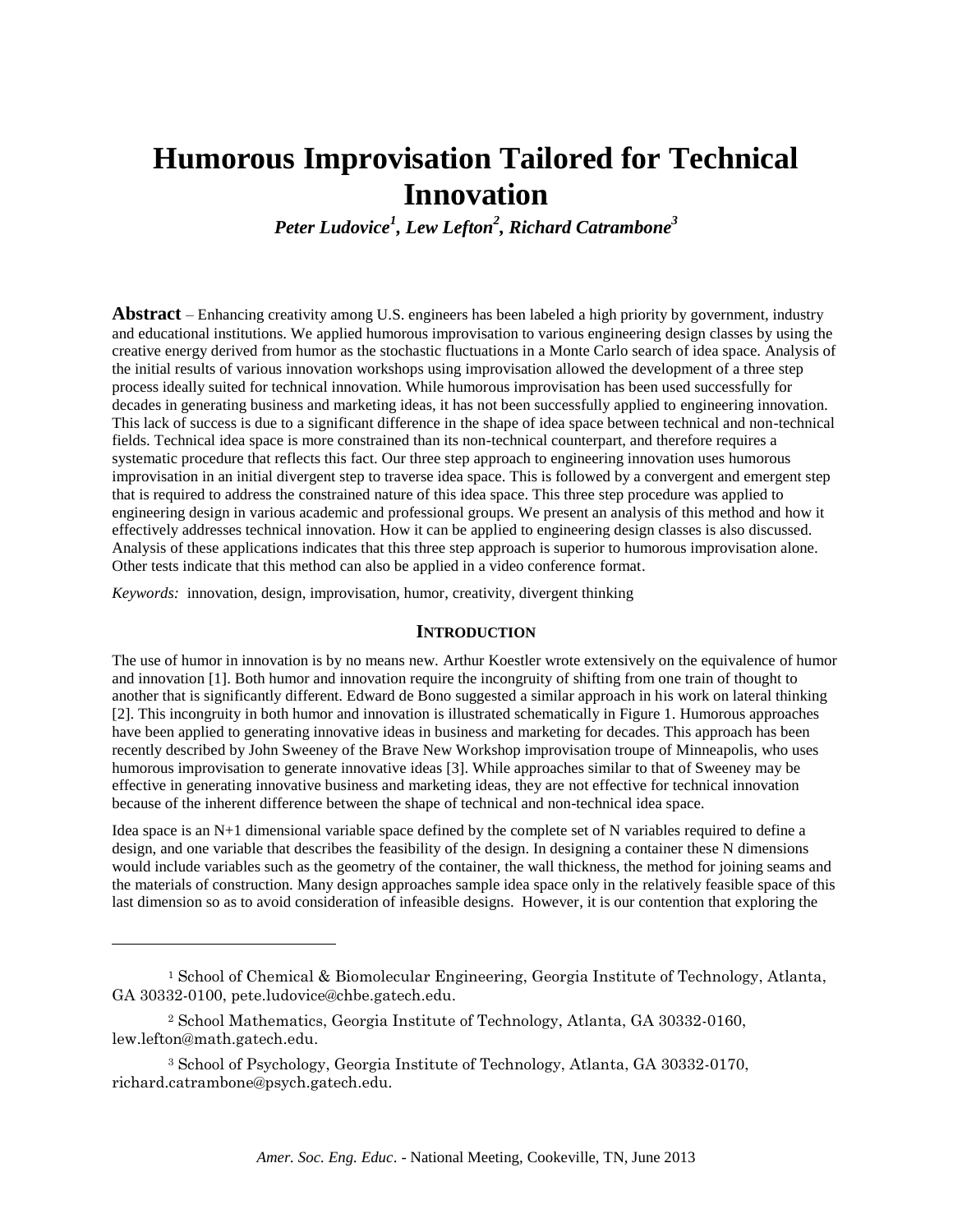infeasible domain of this last dimension will suggest other ideas that may be superior designs, once the infeasibility is addressed. We describe such forays into infeasible space as divergent thinking which attempts to produce a crazy, silly, wacky, idea that is infeasible. An example would be to suggest peanut butter as the material of construction for the aforementioned container. The inferior thermal, tactile and mechanical properties of peanut butter make it an infeasible material choice for a container. However, this infeasible idea, when one attempts to apply it, may conjure up thoughts of making the container edible or biodegradable. This is the convergent step we discuss below. The third, or emergent step, occurs when the group considers this convergent step of making an edible or biodegradable container. At this point more traditional design or brain storming might produce biodegradable container applications such as re-absorbable scaffolds for tissue engineering, or a controlled-release pharmaceutical tablet, which is essentially an edible container that slow releases a pharmaceutical agent.

Like Sweeney, we utilize humorous improvisation as an exercise in divergent thought to sample idea space. However, we also add a convergent and emergent component to the approach to direct the divergent thought back from infeasible space to more feasible space that is physically realistic. Because a marketing idea for a new advertising campaign is not constrained by the laws of nature, it can be infeasible (i.e. advertisements may employ any fantastic idea). In contrast, technical innovation must produce a final design idea that is severely constrained by physical laws, and therefore requires a fundamentally different approach than marketing applications of humorous improvisation (i.e. the addition of the convergent and emergent steps described above).



enter your zip code



**FIGURE 1.** Schematic of the incongruity that exists in both humor and the creativity of innovation. Examples include a joke from comedian Nikki Glaser [4], and the hypothetical thought process behind the formulation of the NASDAQ stock exchange.

Technical innovation consists of two basic components: (i) design, and (ii) creativity. This is a distinction important in technical fields that was not made in the equivalence of innovation and humor discussed by Koestler and de Bono. These two components work in concert to produce technical innovation. The design component consists of various frameworks that organize the relevant N design variables, characterize tradeoffs and conflicts between various objective functions (e.g. economics, performance and robustness) and their associated independent variables, and means to find optimal combinations of these independent variables. A commonly used design approach that organizes such variables is the TRIZ method [5]. The design component is well understood in engineering and numerous approaches to design have been developed. However, creativity is typically lacking in engineering fields because it requires engineers to use divergent thinking. A study comparing university music students with engineering students found that the music students had significantly more artistic creativity, while there was no statistically significant difference in technical creativity between the two groups [6].

Given this creativity deficit among engineers, our work focuses on the creative, rather than the design component of innovation. We will apply the same divergent thinking to this creative process that Koestler and de Bono discuss. However, we will draw an analogy between the shape of idea space and the shape of energy space for a molecular system to illustrate the optimal approach to applying humor to technical creativity. The field of statistical mechanics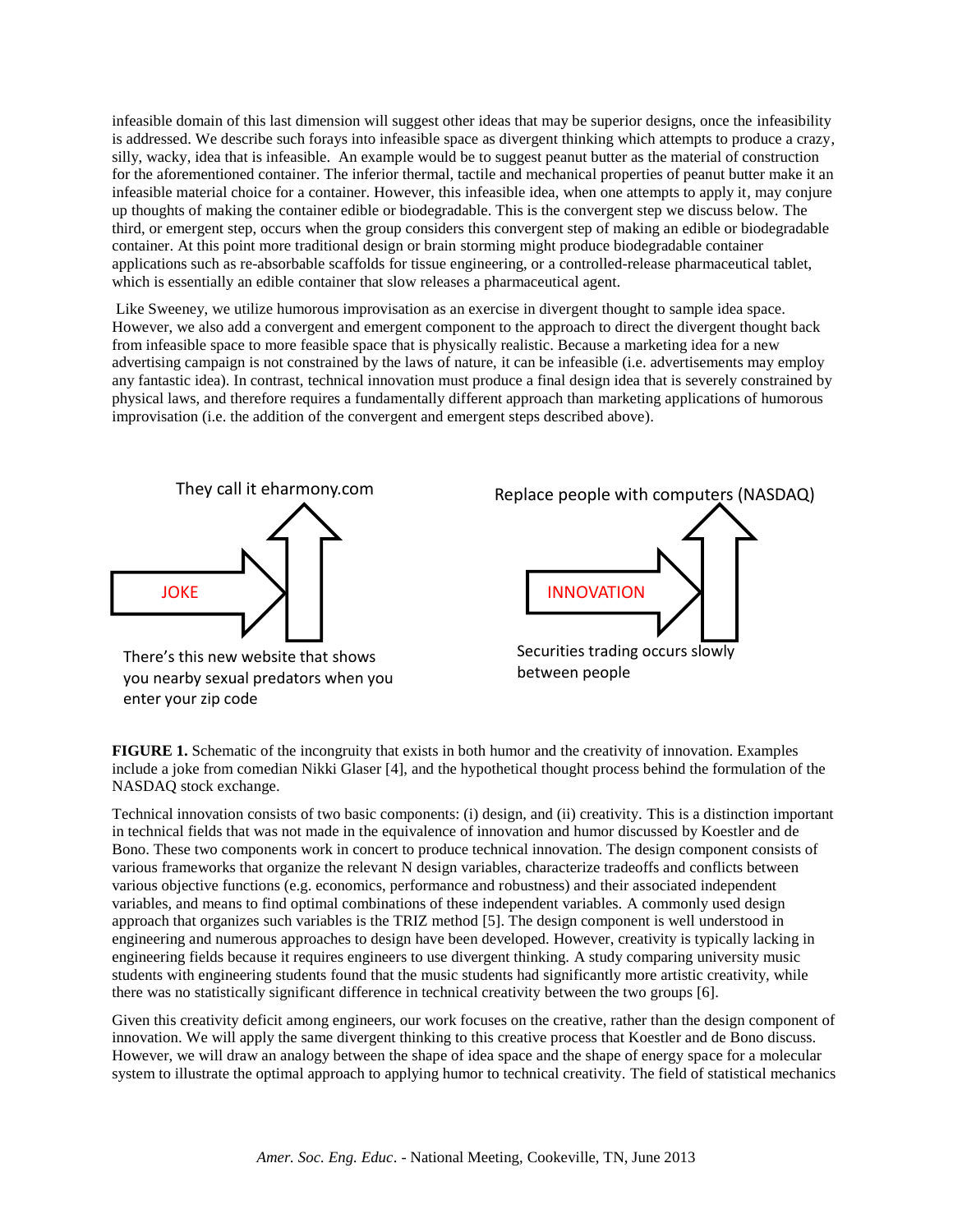provides the best framework for describing the search through idea space via the analogy of idea space and molecular energy space. Here conformation is defined by the N dimensions (i.e. bond length, bond angle etc.) and energy is the last of the N+1 dimensions in this space. This framework was used to develop an approach to catalyze creativity in engineering design, and this approach was used in workshops with engineering students to examine the effectiveness of this method.

# **APPROACH TO IMPROVING TECHNICAL CREATIVITY**

Our approach to improve technical creativity uses humorous improvisation to increase the sampling of idea space. The fundamentals of this approach can be better understood by examining the use of statistical mechanics to describe the manner in which molecular conformations are sampled at a constant temperature. For a molecular conformation to traverse conformation space, its kinetic energy, which is proportional to the system temperature, must be sufficiently high to allow it to overcome local barriers in energy as seen in Figure 1. In the computer simulation of molecular structures, the simulation begins with an initial guess which is then allowed to equilibrate via algorithms such as molecular dynamics (MD). This algorithm adds a specified amount of kinetic energy to the system that is proportional to the system temperature in accordance with the equipartition theorem. For a system at constant temperature and volume, the probability P of sampling a particular state at energy E is given by the Boltzmann factor P=e<sup>-E/kT</sup> where k is Boltzmann's constant, and T is the absolute temperature. If the temperature T is relatively low, the sampling of high energy states is limited. Typically, molecular simulations begin with an initial guess far from the equilibrium conformation (which is not usually known). Then MD or similar algorithms are used to sample molecular conformation space until the molecular systems finds a low equilibrium energy as seen in Figure 2. However, many bulk molecular systems, especially those that contain significant entanglements such as polymer melts or solids, are too viscous and cannot overcome the significant barriers seen in Figure 2. In such cases, MD simply oscillates about a local energy minimum near the initial conformation as seen in Figure 2.



**FIGURE 2.** Representative energy landscape of a typical molecular system. For energetically constrained or viscous systems, traditional molecular dynamics (MD) is unable to broadly traverse conformation space and move an initial starting conformation (dot above) to a lower energy equilibrium conformation. This can be overcome by adding additional kinetic energy (T) to reduce the Boltzmann probability ( $P \propto e^{-\Delta E/kT}$ ) of accessing the higher energy states of the barriers in the energy landscape.

Many strategies can be used to overcome energy barriers to broadly search conformation space and increase the chances of achieving a low energy equilibrium conformation. Such strategies are an active area of research because the simulation of viscous polymer systems is important in the design of new polymers. These strategies can include simply increasing the temperature of the system (annealing), making random conformation changes (Monte Carlo models) or increasing local fluctuations (various stochastic models). All of these approaches sample higher energy states to allow for a broader sampling of molecular conformation space. An analogy to sampling idea space can be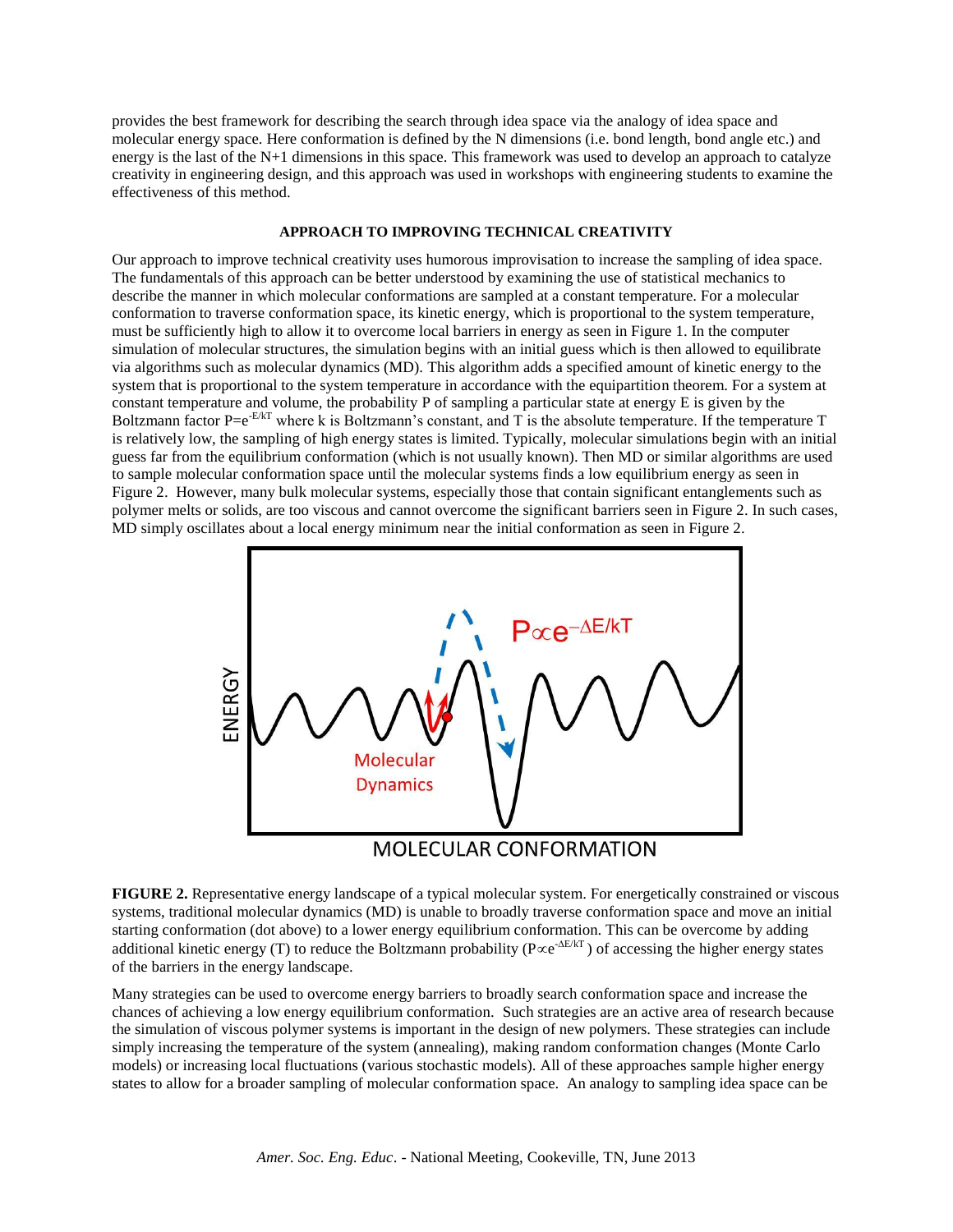made by replacing the horizontal axis in Figure 1 with idea space and the vertical axis with idea infeasibility. This produces Figure 3, which frames our technical creativity challenge. As with molecular simulation, technical design begins in the vicinity of some initial design. While this initial state may not be stated explicitly, designers are inherently biased by prior knowledge in the field. The goal of sampling idea space is to find a design idea that is far from the initial state (novel solution), but is also a feasible solution to the design challenge. Failure to broadly sample idea space will simply explore known solutions to the design challenge. This is what Osborne's traditional brainstorming accomplishes, making it the creativity equivalent of molecular dynamics [7]. Osborne's traditional brainstorming approach has been shown to be less effective at broadly sampling idea space [12].

Sampling infeasible space in Figure 3 is analogous to sampling high energy space in Figure 2, and is the approach used here to produce a novel design solution. This sampling begins with a divergent step that broadly samples idea space far from the known solutions to find a novel idea. We use humorous improvisation to produce this divergent step. The humor in the humorous improvisation generates a number of divergent infeasible (silly) ideas. Humor is the equivalent of the kinetic energy (or temperature) in molecular systems. Instead of kinetic energy to help sample high energy states, humor provides the creative energy that samples infeasible idea space. One can define a new Boltzmann-like factor where the probability of sampling infeasible states is a similar function of the barrier to idea space sampling and the amount of humor in the humorous improvisation exercise as seen in Figure 3. This is a useful metaphor to describe how humor increases the sampling of idea space. However, an equivalent metaphor is that humor randomly generates novel infeasible ideas in the context of a Monte Carlo model[8]. Regardless of the metaphor, humor samples infeasible idea space as seen in Figure 3. Humor and humorous improvisation has been used to produce creative ideas in business and marketing for decades. Sweeney recommends capturing these divergent ideas from a humorous improvisation exercise in a large list for later evaluation. Such a list approach was shown to be ineffective in a 2007 Purdue study [9]. However, Sweeny's approach may be effective because of the difference in the shape of idea space for technical and non-technical idea space.



## **FIGURE 3.** Equivalent landscape in Figure 2, but for idea space instead of molecular conformation space. Here, the vertical axis is the infeasibility of a particular idea, and humor is the energy that produces infeasible ideas. Traditional brainstorming often fails to broadly sample idea space because it does not probe sufficiently infeasible ideas to overcome the barriers to novel and creative solutions. A single divergent step uses humor to probe infeasible idea space for business and marketing. However, additional convergent and emergent steps are added to navigate to the more constrained technical idea space.

Because ideas for marketing campaigns may violate numerous physical laws of time, thermodynamics, kinetics, material properties, they are not far from the silly ideas that occur in humorous improvisation space (see Figure 3). This allows a list of these divergent ideas to be collected and used to inspire a marketing campaign. Because the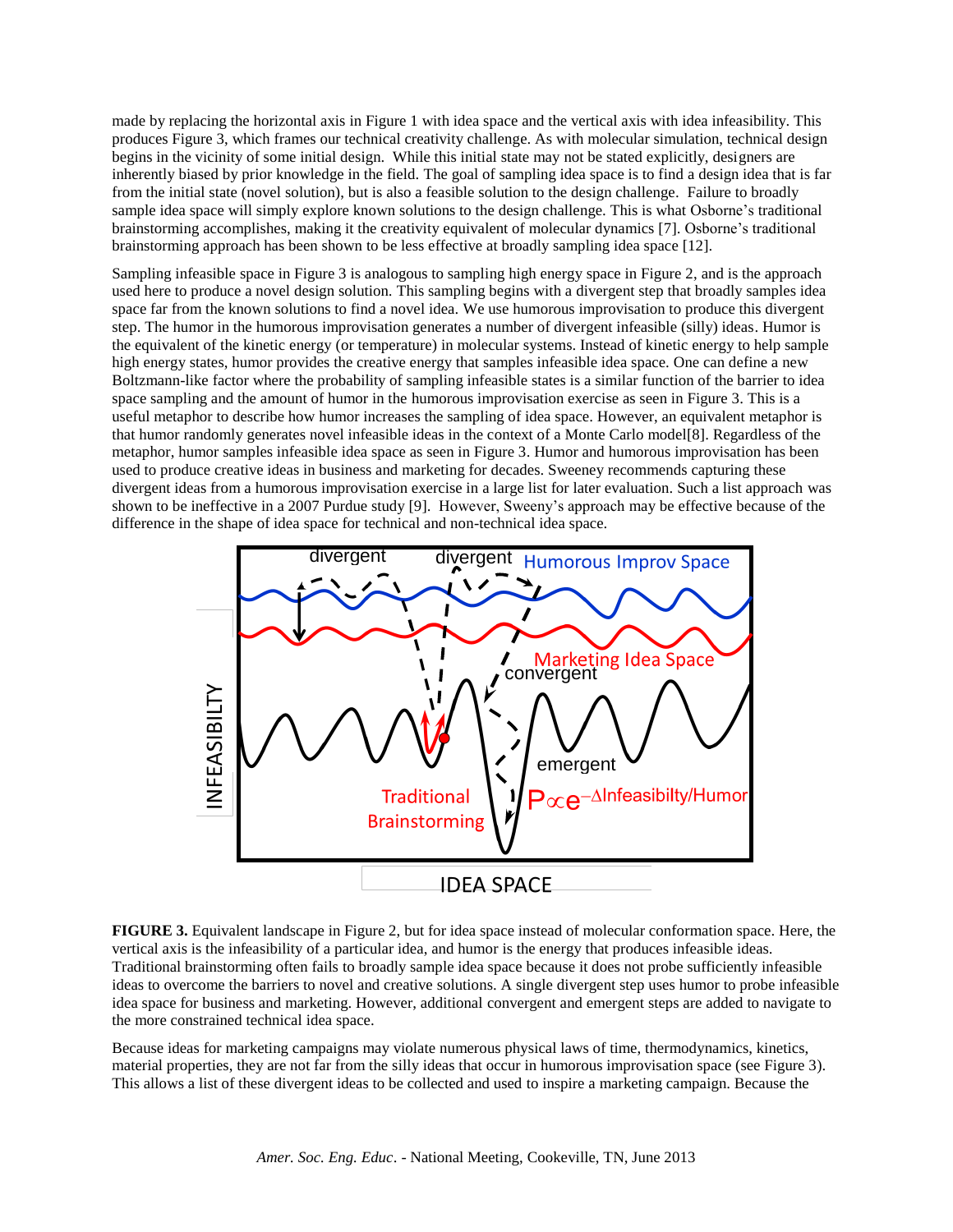original divergent ideas generated are adjacent to potential marketing ideas in idea space, little or no convergent step is required to produce the marketing idea. The best illustration of this is the annual crop of Super bowl commercials that are usually humorous and based on silly ideas. It is easy to imagine that the popular marketing campaign for the Geico<sup>®</sup> Insurance Corporation might have come from an improvisation exercise that involved a talking animal. The talking animal itself is almost the same as the ultimate marketing idea it produces. In contrast, this divergent step is far from a typical design solution in technical idea space. Therefore we apply a convergent step that uses the original divergent idea to inspire a potential solution to the technical design challenge at hand. This design solution then undergoes a final emergent step, in which the group collaboratively evaluates the feasibility of this potential solution. The emergent step addresses the requirement of satisfying various physical laws inherent in technical solutions that does not commonly exist in non-technical design challenges.

In practice, this three step approach consisting of a divergent, convergent, and emergent step is accomplished by writing down ideas in a two column list. Humorous improvisation generates divergent ideas that are recorded in the left column of the list. Simultaneously, ideas related to the technical design challenge are recorded in a neighboring column. This second set of ideas are part of a convergent step in which the initial divergent ideas inspire an idea related to the design challenge by associated thinking. The divergent idea is a catalyst for the convergent idea via associative thinking. Mednick suggested that associative thinking could produce creative ideas [10,11]. Koestler referred to the use of such thinking to connect disparate ideas as bisociation [1]. Since associative thinking connects the divergent idea with the design challenge, it is useful to include participants who are experts in the relevant technical field that understand the design challenge. This allows the divergent idea to catalyze an associated idea in the mind of an expert that may be quite feasible given the expert's knowledge of possible technical solutions. Previously, it was thought that experts were too constrained in their thinking to engage in divergent thinking. However, Sawyer suggests that experts are important to the innovation process [12]. This list of convergent ideas associated with the design challenge is produced by all the participants, except those who are involved in the actual improvisation. The combined list of convergent ideas is then discussed by the group and evaluated with regard to its feasibility as a design solution. This is a collaborative discussion that allows a feasible design solution to emerge. This emergent step produces a solution that is in the well of feasibility in Figure 3.

As with most improvisation sessions, we begin with a number of warm-up exercises to get the participants in the appropriate frame of mind. These often include exercises such as "Pass the clap," and "Free Association" [13]. Information on typical improvisation exercises are readily available from a variety of sources [13-15]. While most engineers in our participant samples have heard of humorous improvisation, thanks to the popularity of television programs like "Whose line is it anyway," few of them have ever participated in humorous improvisation. For this reason, we often use improvisation exercises (called games among the improvisation community) that require minimal effort in the performing arts. This is designed to mediate any cultural barrier that may exist among our target demographic with regard to such a free-form performance genre. Typically, our first exercise used is "Snapshot," in which the participants pose as though they are in a vacation snapshot while one of the facilitators that are leading the exercise improvises a narration to the accompanying slide show.

## **RESULTS & DISCUSSION**

The innovation protocol described above was applied to various engineering students and educators under human subjects research protocol number H08340 approved by the Institute Review Board of the Georgia Institute of Technology. An initial workshop was carried out with a sophomore mechanical engineering design class at Georgia Tech (ME2110) in 2009. This workshop showed encouraging results in the form of a correlation between those that thought the exercise was fun, and those that thought it was potentially beneficial for technical creativity [8]. Subsequent to this initial workshop that simply used humorous improvisation, we added the two additional convergent and emergent steps. Figure 4 illustrates such a workshop in progress at the 2011 national meeting of the American Society of Engineering Education (ASEE). As with most of our public workshops, there is no specific design focus similar to those presented in an engineering class. Random suggestions are typically taken from the audience. For example, this ASEE session resulted in the design of a new barbeque process for cooking pork barbeque. The divergent idea was derived from a humorous improvisation about the Spanx<sup>®</sup> brand shaping undergarment. This lead to applying a band or wrap during the slow-cooking of the barbeque. This idea for wrapping the cooking barbeque in a mesh was the convergent idea associated with Spanx®. This is recorded in a two column list seen in Figure 4.What emerged from the discussion is the application of a metal mesh that compresses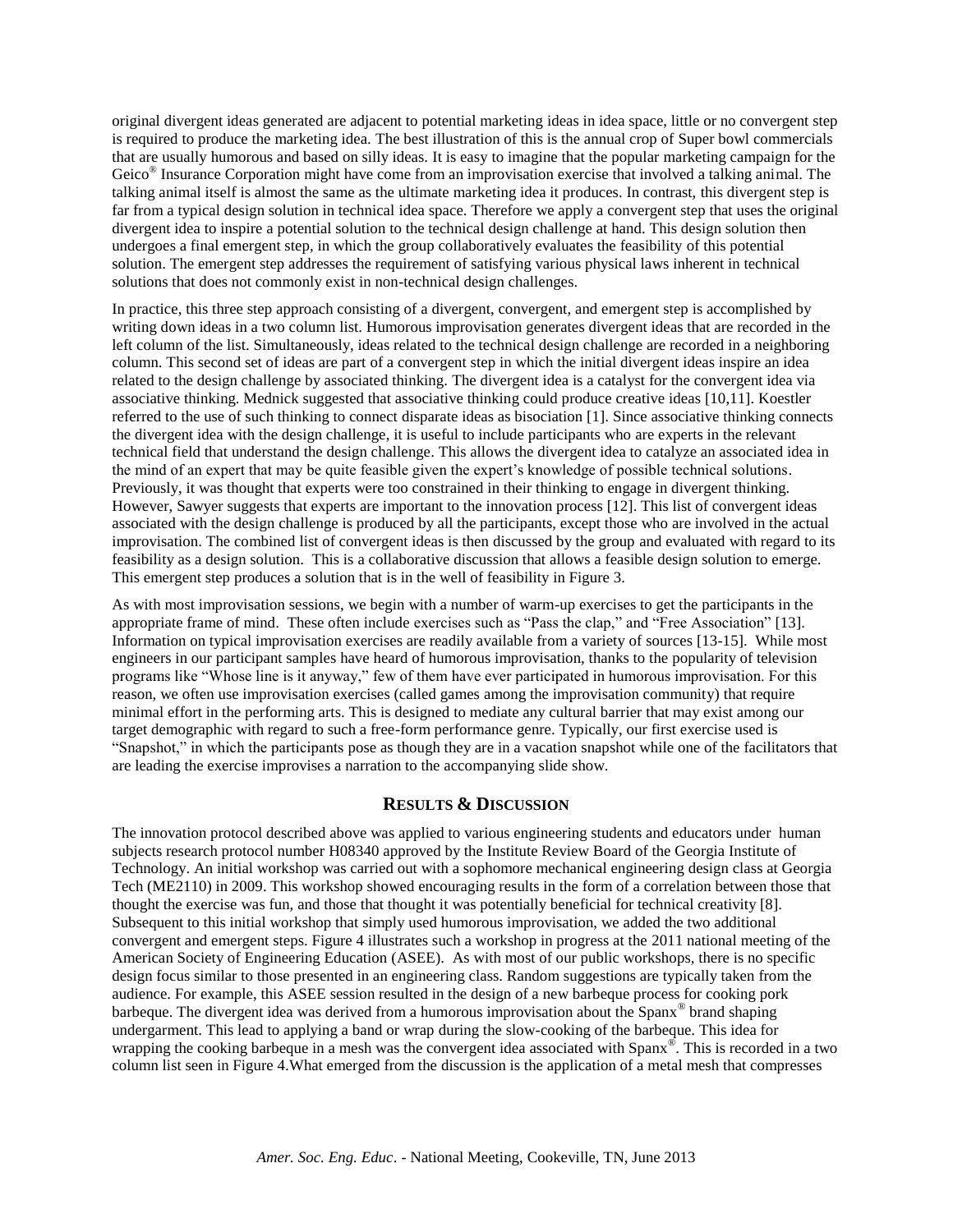the cooking barbeque to squeeze excess fat from the meat thereby resulting in a leaner product.



**FIGURE 4.** Pete Ludovice (left), and Lew Lefton (right) improvising with a workshop participant (center) at the 2011 National Meeting of the American Society of Engineering Education. Divergent and Convergent ideas are recorded adjacent to each other by the workshop facilitators and the participants.



**FIGURE 5.** Response to questions (1= complete disagree, 5=completely agree) on the post workshop survey from a 2011 chemical engineering product design course (CHBE4535)  $N=22$ , and a mechanical engineering design course (ME2110) workshop. The CHBE4535 workshop used the three step process, and the ME2110 workshop used only humorous improvisation without a convergent and emergent step. The error bars are the 90% confidence intervals about the mean response and statistically significant differences are indicated above.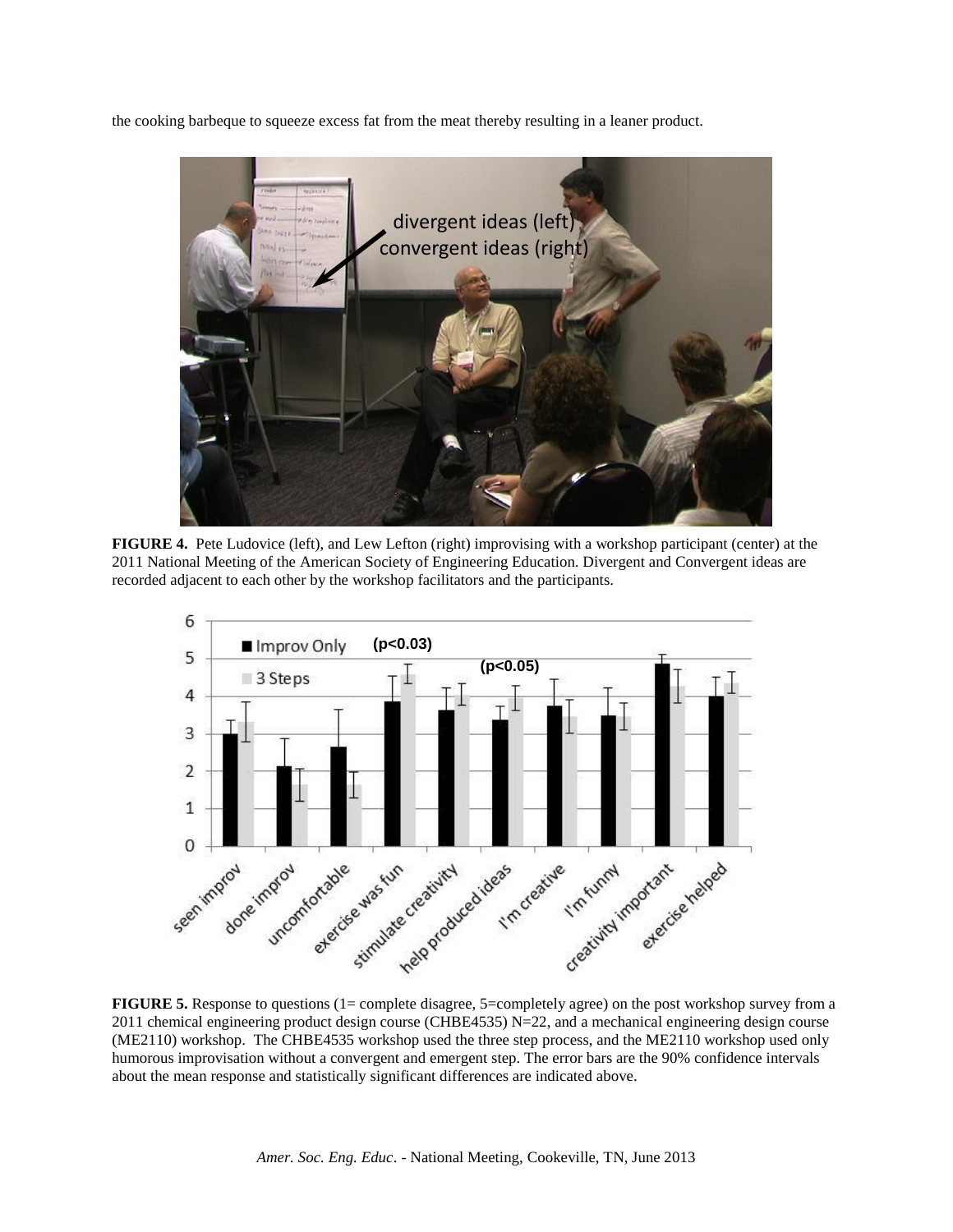The first application of this three-step method to a more focused engineering design challenge occurred in a product design course in the Georgia Tech School of Chemical & Biomolecular Engineering (CHBE 4535). This is a course in which students design a product using chemical engineering skills. While examining one group's attempt to design a shoe deodorizer, we began with a divergent idea from a sophomoric bathroom humor joke [8]. One of the convergent ideas that resulted was the use of natural reeds in scented oils as a bathroom deodorizer. Capillary action in the channels of the natural reeds improves the mass transport of the scented oils to the room air. This convergent idea was produced by of one of the facilitators (P.J.L.) and reflects the importance of using the entire group to generate convergent ideas. A middle-aged college professor whose spouse places reed diffusers in bathrooms is much more likely to produce this idea than a typical college student. In contrast, college engineering students will likely produce vastly different ideas. After discussion with the group, the final emergent idea produced was the use of capillary channels in a shoe insole to distribute a liquid deodorizing chemical throughout the shoe. A comparison was made of the post-workshop surveys between this workshop  $(N=22)$  and the original ME2110 workshop  $(N=8)$ that utilized humorous improvisation, but not the subsequent convergent and emergent steps. This comparison is seen in Figure 5. Only two of the questions showed a statistically significant difference for  $p<0.1$  from an ANOVA analysis. The difference in the degree to which the participants found the exercise fun  $(p<0.03)$  might have been attributed to the use of only a humorous improvisation step in the ME2110 case. However, the CHBE4535 course had a higher mean response for this question suggesting the association of the divergent and convergent ideas may be more humorous than the divergent ideas from the humorous improvisation. The examples provided above are consistent with this supposition. The difference between two classes for the answer to the question "The exercises done in this improvisational session might potentially help produce useful ideas for our classes design project," was also statistically significant (p<0.05). While the sample size of these workshops was relatively small, they do imply that the addition of the convergent and emergent steps may be effective.



**FIGURE 6.** Response to questions (1= completely disagree, 5=completely agree) on the post workshop survey from a 2011 chemical engineering capstone plant design course (CHBE4505) N=19. The error bars are the 90% confidence intervals about the mean response and no responses were statistically different between genders at a 90% confidence level except for whether or not a participant considers themselves to be a funny person ("I am funny").

The three step process was applied to a traditional chemical process capstone design class at Georgia Tech (CHBE4505) in 2010. The students were tasked with designing a reactor to coat lead oxide particles with sulfuric acid to produce a paste for lead-acid batteries. This project was sponsored by a battery company who wished to redesign its existing acid coating reactor. Unlike the general design of the shoe deodorizer, this design challenge is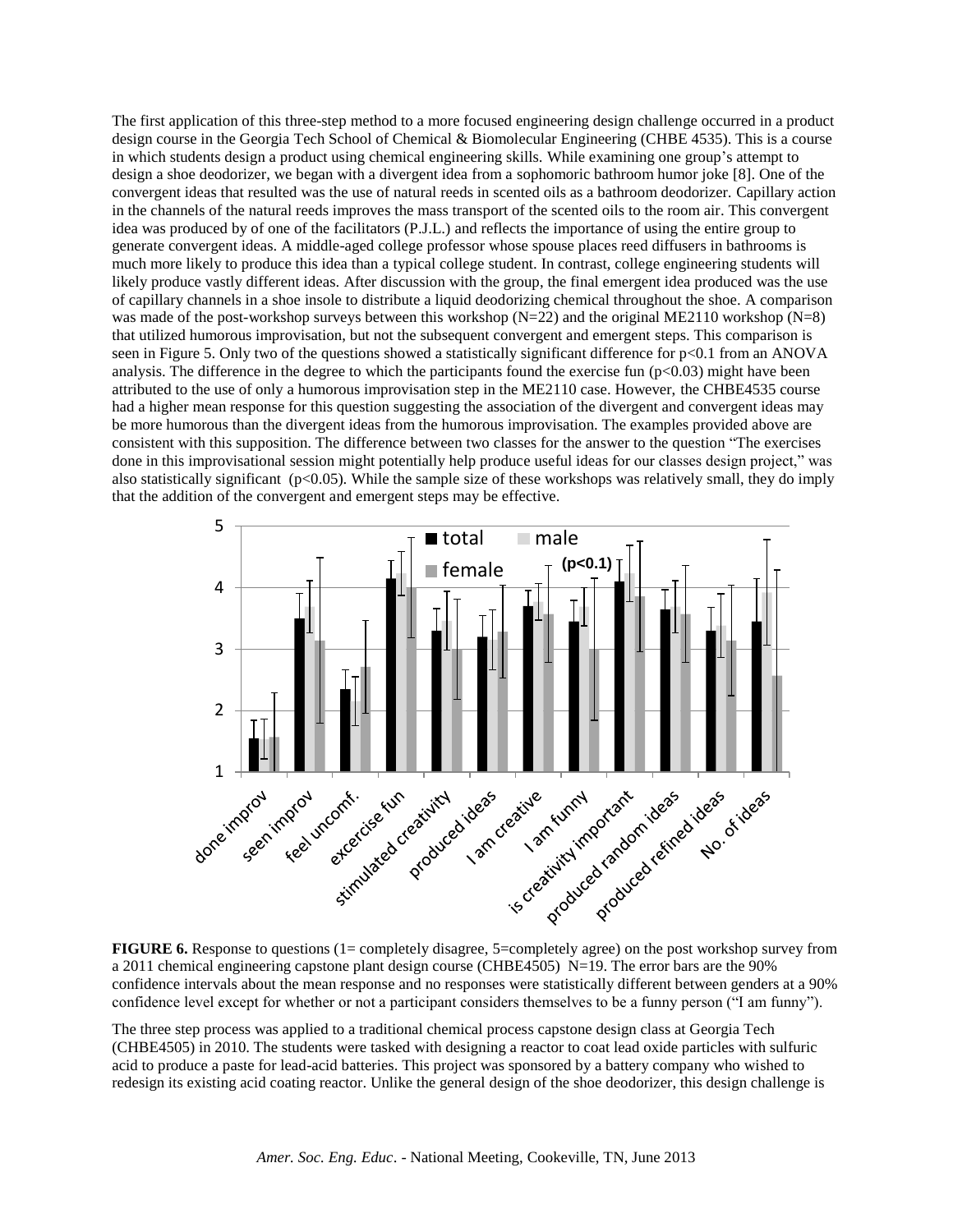more specific and addresses a conflict in design variables typical of many design approaches like TRIZ. The design variable conflict resided in the desire to scale up the size of the acid coating reactor, while this size increase limits transport in the reactor. Increasing the size of the reactor requires additional acid spray nozzles, but putting them in the middle of the reactor appeared to lead to clogging of the nozzles. Organizing such variable conflicts is the goal of many engineering design protocols such as TRIZ [5]. However, trying to circumvent this seemingly insurmountable conflict in variables is a matter of creativity as discussed above. Our three step improvisation approach addresses this creativity requirement.

Using the "Snapshot" improvisation exercise described above, a divergent idea resulted from a flatulence joke. While such an idea seems unusual for a design session, it is exactly this unusual nature that makes it more divergent than the ideas resulting from more traditional brainstorming sessions. This flatulence joke inspired a convergent idea regarding changing the phase of the coating reactor via association with a scene from the Warner Brothers feature film "The Bucket List." In a scene from this movie, Jack Nicholson reminds his young assistant played by Sean Hayes that incidents of flatulence are not to be trusted as one ages. This suggests that phases other than the gaseous phase might be involved, and this suggested the convergent idea of utilizing a phase change. In the ensuing discussion, a student suggested separating the acid from the water component of the aqueous solution. For sulfuric acid, this results in the separation of gaseous  $SO_3$  from water. Using gaseous  $SO_3$  mediates the aforementioned mass transfer limitation because gases have a higher diffusivity than liquids and a gas can continuously cover the reactor space. Four of the five finalists in the contest for best design sponsored by the battery company were inspired by the improvisation workshop. The winning design was a fluidized bed in which wetted lead oxide particles were contacted with gaseous  $SO_3$  as the fluidizing agent, which was derived from the ideas described here.

The response to a post-session questionnaire asked participants a variety of questions regarding their disposition toward humor and improvisation as well as their impression of the improvisation exercise carried out in a subsequent CHBE4505 class in 2011 that included additional information such as age and gender. The results showed little difference due to gender, as the only result that was statistically different was for whether or not people considered themselves to be funny. The general results suggest the students found the exercise helpful, but the most telling results are the estimates of how many potential design ideas resulted from the exercise ("No. of Ideas"). Given the large variance in the answer to this question from female participants, the estimates were not statistically different between genders, but the average was between 3 and 4 ideas for the workshop. It is difficult to objectively estimate whether or not this numerical estimate is reasonable. This numerical question was not asked in the aforementioned CHBE4505 design of the acid coating reactor. However, the fact that four ideas generated from this improvisation exercise ended up as finalists in the design competition is qualitatively consistent with the average obtained here.

A similar exercise was carried out via remote teleconference with a mechanical engineering design class at California State University at Fresno in collaboration with Dr. J.S. Shelley, the course instructor. The facilitators of the workshop (P.J.L & L.L) interfaced with the Fresno class and Dr. Shelley via teleconference and carried out all the improvisation exercises in this manner. This class  $(N=9)$  was attempting to design a stand to test the performance of an airplane engine. The average results of the post-workshop survey where more encouraging than similar averages from a seminar in another product design class (CHBE4535) similar to the one described above, but carried out in 2012 (N=19). However none of these results were statistically different at a confidence level of 90%, with one notable exception. The only statistically significant difference was in the number of useful design ideas that participants believe were produced. The 90% confidence intervals for the chemical product design course and the mechanical engineering design class were 5.39±0.98 and 10.28±5.03 respectively, and these averages were statistically different (p<0.004). Given the small sample size of the mechanical engineering class this is not proof that the remote workshop is more effective, but it is compelling evidence that the remote delivery of this improvisation workshop will likely not hamper its effectiveness.

## **CONCLUSIONS**

A three step process to enhance creativity in engineering design was developed. This method uses humor to induce divergent thinking in the first step of the process to create ideas that are far afield from traditional approaches to a particular engineering design process. To adapt this approach to technical design space, convergent and emergent steps were added to create a novel solution to real engineering challenges. In contrast, innovative ideas for business applications such as marketing campaigns do not require these additional steps because the difference between such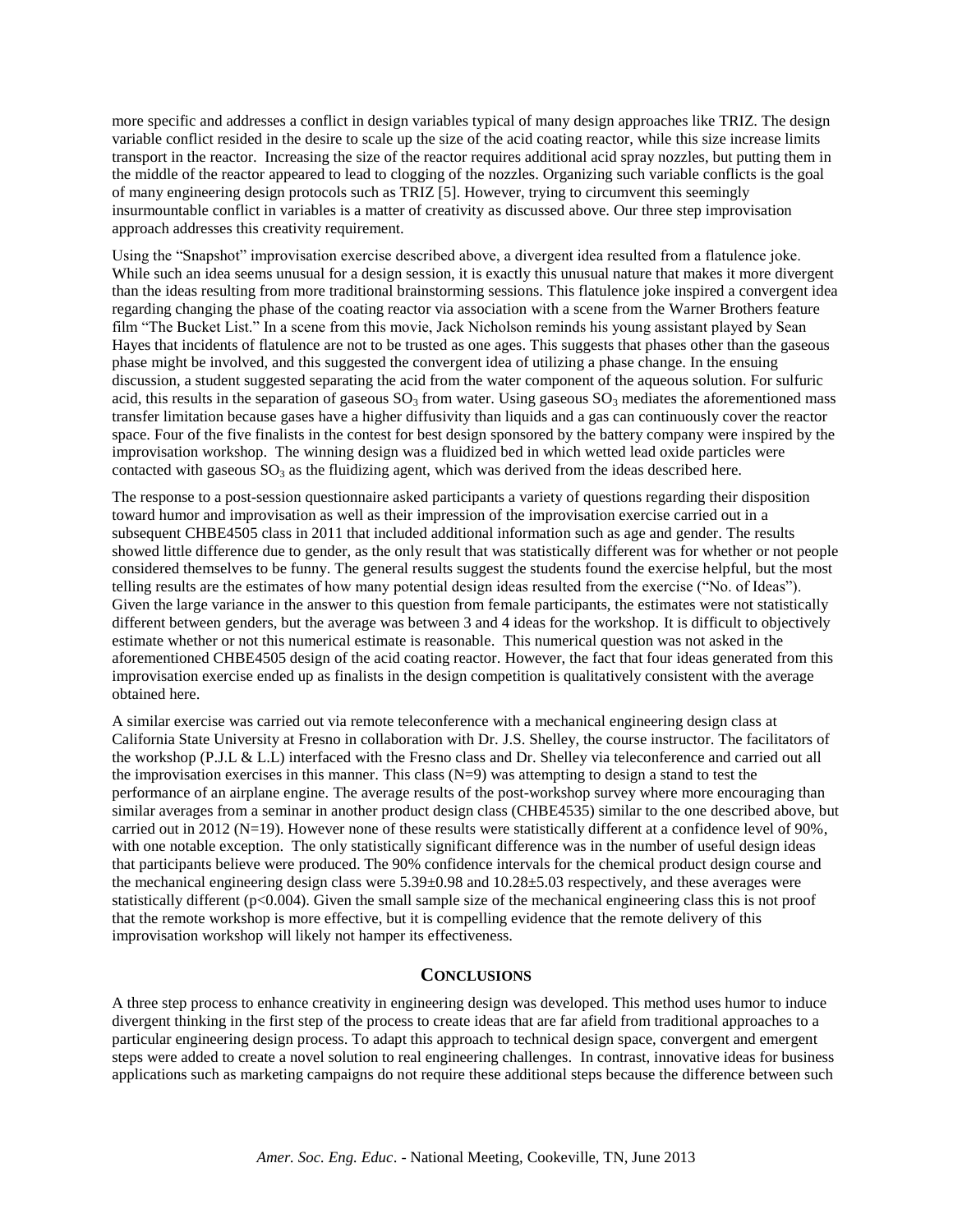divergent ideas and good marketing ideas is relatively small. The effectiveness of this method was illustrated with examples from engineering design classes at Georgia Tech. Data from these workshops at Georgia Tech indicate that there is little effect of gender on the results and that these workshops are also effective when carried out via remote teleconference.

## **ACKNOWLEDGEMENTS**

The authors gratefully acknowledge the assistance of Georgia Tech students and Georgia Tech instructors Elsa Reichmanis, Bill Singhose, Carson Meredith, Matthew Realff, Yoshiaki Kawajiri, and Andy Bommarius. We also acknowledge the helpful collaboration with California State University-Fresno students and J.S. Shelley.

## **REFERENCES**

- [1] Koestler, Arthur; The Act of Creation, Arkana: London (1990).
- [2] de Bono, Edward; Serious Creativity: Using the Power of Lateral Thinking to Create New Ideas, Harper Business: New York (1993).
- [3] Sweeney, J; Innovation at the Speed of Laughter: 8 Secrets to World Class Idea Generation, Aerialist Press: Minneapolis, MN (2004).
- [4] For more information on comedian Nikki Glaser and her upcoming talk show on MTV with co-host Sara Schaefer see www.nikkiglaser.com.
- [5] Altshuller, Genrich, And Suddenly the Inventor Appeared, translated by Lev Shulyak, Technical Innovation Center: Worcester, MA (1994)
- [6] Charyton, C.; Snelbecker, G.E.; "General, Artistic and Scientific Creativity Attributes in Engineering and Music Students," *Creativity Res. J.* **19**(2-3), 213-225 (2007).
- [7] Osborn, A.F. Applied Imagination: Principles and Procedures of Creative Problem Solving (3rd edition), Creative Educ. Found. Press: Buffalo N.Y. (1963).
- [8] Ludovice, P.; Lefton, L.; 9atrambone, R. "Improvisation for Engineering Innovation," *Proc. ASEE National Meeting*, Louisville, KY, Paper AC-2010-1650, (2010).
- [9] Weisskopf\_Joelson, E.; Eliseo, T.S. "An Experimental Study on the Effect of Brainstorming," *J. Appl. Psych.*, 45(1),45-49 (1961).
- [10] Mednick, S. "The Associative Basis of the Creative Process," *Psych. Rev.* **69**(3), 220-232 (1962).
- [11] Milgram, R.M.; Rabkin, L. "Developmental Test of Mednick's Associative Hierarchies of Original Thinking," *Developmental Psych.* **16**(2), 157-158 (1980).
- [12] Sawyer, K. Group Genius: The Creative Power of Collaboration, Basic Books: New York (2007).
- [13] For warm-up exercises, and other improvisational exercises see the on-line improvisation encyclopedia at http://improvencyclopedia.org
- [14] Gwinn, Pete; Halpern, Charna Group Improvisation: The Manual of Ensemble Improv Games, Meriwether Publishing Ltd.: Colorado Springs, CO (2007).
- [15] Halpern, Charna; Close, Del; Truth in Comedy: The Manual of Improvisation, Meriwether Publishing (1994)